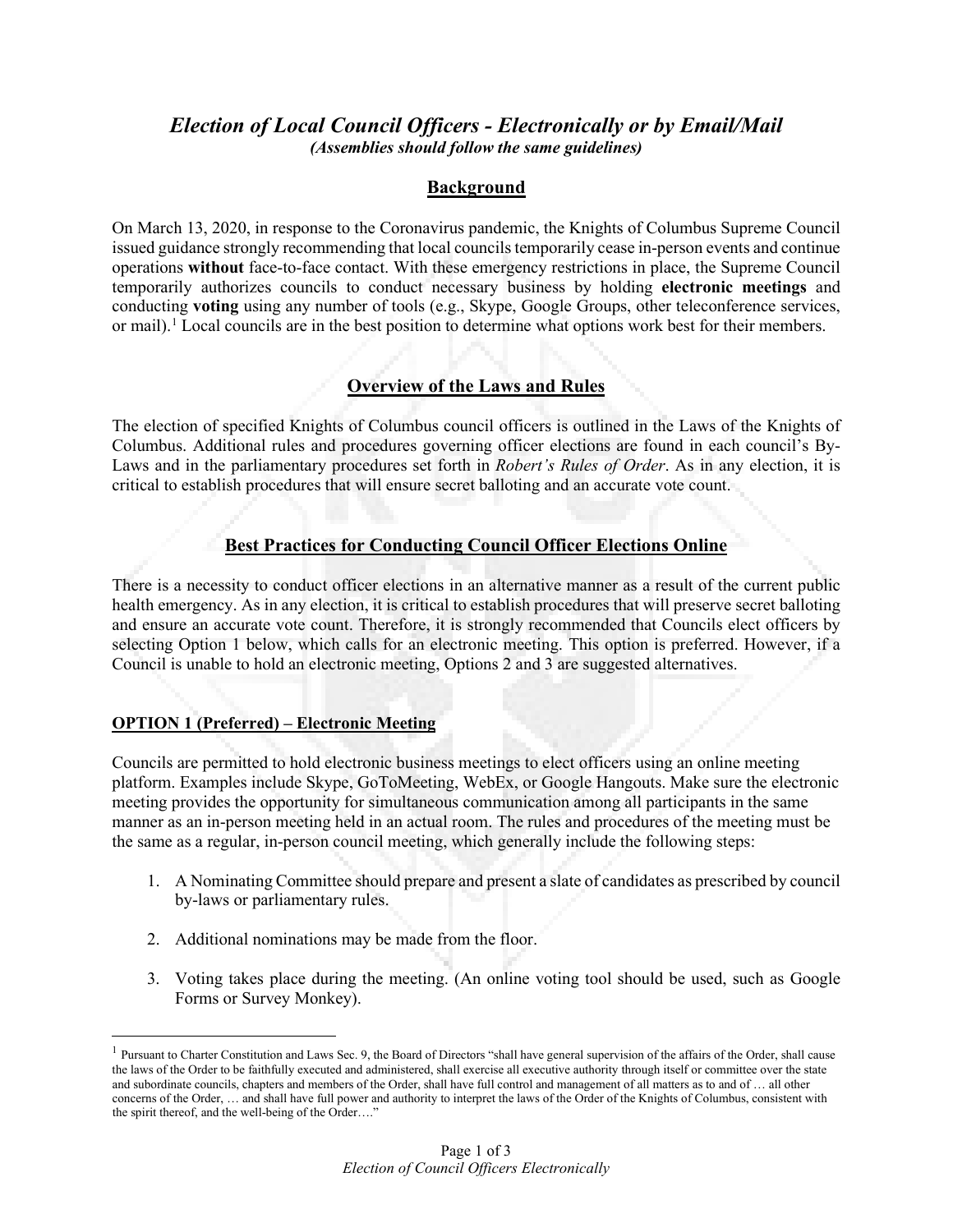#### **OPTION 2 – Email/Mail – With Consensus on Nominating Committee Slate**

This option would be used when there is no possibility of an electronic meeting being held, and it is well known that there is complete consensus on the slate of officers presented by the Nominating Committee.

- 1. The Grand Knight appoints a Nominating Committee of three members.
	- a. The Nominating Committee selects a candidate for each officer position, except Financial Secretary and Chaplain.
	- b. The Nominating Committee receives acceptance of the nomination from each nominee.
	- c. The Nominating Committee delivers the slate of candidates to the Grand Knight.
- 2. One month prior to the scheduled council election, the Grand Knight forwards the Nominating Committee's report to all members, asking them to notify him and the Financial Secretary, by a specified due date, of any objections to the slate of candidates.
	- a. If there are no objections, when the council's election occurs, the Grand Knight should make a motion to accept the slate of candidates presented by the Nominating Committee. (Refer to *Electronic Business Meetings: Voting on Necessary Motions* for additional guidance).
	- b. If there are objections, additional candidates will need to be considered, and Option 1 (see above) or Option 3 (see below) must be used.

#### **Option 3 – Email/Mail – Multiple candidates nominated for individual positions**

This option would be used when there is no possibility of an electronic meeting being held. The reason for using this option is that multiple members will be nominated to individual positions, and a vote will be needed to determine the new officer.

- 1. No later than May 1, 2020, the Grand Knight emails and mails all council members requesting nominations for council officer positions and setting a response deadline of May 15, 2020.
	- a. Members email or mail their nomination(s) to the Grand Knight, making sure to notify the member(s) they are nominating.
	- b. Each member nominated shall email, mail, or phone in his acceptance of the nomination to the Grand Knight no later than May 15, 2020.
	- c. The Grand Knight forwards the nominations and acceptances he receives to the Deputy Grand Knight and to the Warden.
	- d. Nominations shall close at 11:59 pm local time on May 15, 2020.
- 2. By June 1, 2020, at the direction of the Grand Knight, the Warden sends the list of nominees to all members of the council via email or postal mail. It is recommended that the Grand Knight and assigned Tellers use an online tool such as Google Forms or Survey Monkey to create an electronic